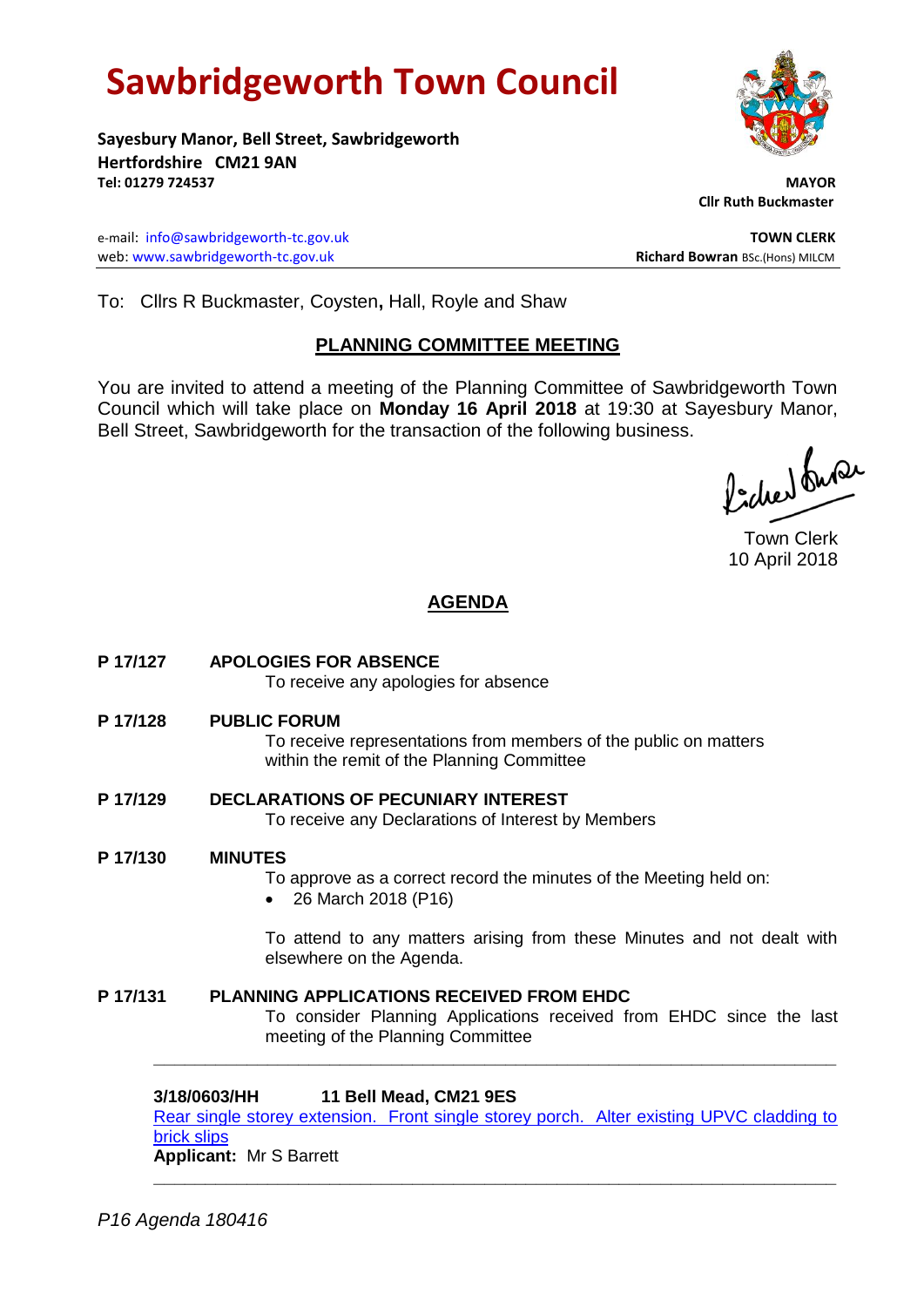#### **3/18/0608/HH 9 Lowfield, CM21 9HL**

[Two storey side extension, single storey front extension, single storey rear extension, new](https://publicaccess.eastherts.gov.uk/online-applications/applicationDetails.do?activeTab=documents&keyVal=P5OXUZGLKZR00)  [ground floor side door and window](https://publicaccess.eastherts.gov.uk/online-applications/applicationDetails.do?activeTab=documents&keyVal=P5OXUZGLKZR00) **Applicant:** Mr & Mrs Meerloo

**\_\_\_\_\_\_\_\_\_\_\_\_\_\_\_\_\_\_\_\_\_\_\_\_\_\_\_\_\_\_\_\_\_\_\_\_\_\_\_\_\_\_\_\_\_\_\_\_\_\_\_\_\_\_\_\_\_\_\_\_\_\_\_\_\_\_**

**\_\_\_\_\_\_\_\_\_\_\_\_\_\_\_\_\_\_\_\_\_\_\_\_\_\_\_\_\_\_\_\_\_\_\_\_\_\_\_\_\_\_\_\_\_\_\_\_\_\_\_\_\_\_\_\_\_\_\_\_\_\_\_\_\_\_**

**\_\_\_\_\_\_\_\_\_\_\_\_\_\_\_\_\_\_\_\_\_\_\_\_\_\_\_\_\_\_\_\_\_\_\_\_\_\_\_\_\_\_\_\_\_\_\_\_\_\_\_\_\_\_\_\_\_\_\_\_\_\_\_\_\_\_**

**\_\_\_\_\_\_\_\_\_\_\_\_\_\_\_\_\_\_\_\_\_\_\_\_\_\_\_\_\_\_\_\_\_\_\_\_\_\_\_\_\_\_\_\_\_\_\_\_\_\_\_\_\_\_\_\_\_\_\_\_\_\_\_\_\_\_**

#### **3/18/0626/HH 50 Sayesbury Road, CM21 0EB**

[Single storey rear extension](https://publicaccess.eastherts.gov.uk/online-applications/applicationDetails.do?activeTab=documents&keyVal=P5VQA5GLL0S00) **Applicant:** Mr & Mrs Patrick

#### **3/18/0630/FUL Italstyle Buildings, Harlow Road, CM20 2HE**

[Construction of 2no. B2 general industrial units](https://publicaccess.eastherts.gov.uk/online-applications/applicationDetails.do?activeTab=documents&keyVal=P5WCJ9GLL1200) **Applicant:** c/o BB Partnership Ltd

#### **3/18/0685/PNHH 5 Bell Mead, CM21**

[Single storey side extension with a roof lantern: 4.0x3.5x2.55 metres](https://publicaccess.eastherts.gov.uk/online-applications/applicationDetails.do?activeTab=documents&keyVal=P678KTGL00Z00) **Applicant:** Mr R Marrin

#### **3/18/0775/PNHH 21 Roseacres, CM21**

[Single storey rear extension: Depth 3.3 metres, maximum height 3.6 metres, eaves height](https://publicaccess.eastherts.gov.uk/online-applications/applicationDetails.do?activeTab=documents&keyVal=P6PKAUGL00V00)  [2.6 metres](https://publicaccess.eastherts.gov.uk/online-applications/applicationDetails.do?activeTab=documents&keyVal=P6PKAUGL00V00) **Applicant:** Mr Richard Whisker

**\_\_\_\_\_\_\_\_\_\_\_\_\_\_\_\_\_\_\_\_\_\_\_\_\_\_\_\_\_\_\_\_\_\_\_\_\_\_\_\_\_\_\_\_\_\_\_\_\_\_\_\_\_\_\_\_\_\_\_\_\_\_\_\_\_\_**

**\_\_\_\_\_\_\_\_\_\_\_\_\_\_\_\_\_\_\_\_\_\_\_\_\_\_\_\_\_\_\_\_\_\_\_\_\_\_\_\_\_\_\_\_\_\_\_\_\_\_\_\_\_\_\_\_\_\_\_\_\_\_\_\_\_\_**

#### **P 17/132 LATE PLANNING APPLICATIONS**

To deal with Planning Applications received from EHDC following the Publication of this Agenda and received before 13 April 2018

## **P 17/133 PLANNING DECISIONS MADE BY EHDC**

To receive Planning Decisions from EHDC

#### **3/18/0106/ADV The White Lion, London Road, CM21 9EN**

1 no. externally illuminated hanging sign (retrospective)

**STC Comment:** No objection

*EHDC Decision:* Refused. "The unauthorised advertisements, by reason of their size, siting, and materials of construction have an adverse impact upon the setting and special interest of this listed building, neither preserve nor enhance the character and appearance of the Sawbridgeworth conservation Area, and have an adverse impact upon the street scene. The advertisements are therefore contrary to policy BH15 of the East Herts Local Plan 2007, and the provisions of paragraphs 17 and 67 on the National Planning Policy Framework."

**\_\_\_\_\_\_\_\_\_\_\_\_\_\_\_\_\_\_\_\_\_\_\_\_\_\_\_\_\_\_\_\_\_\_\_\_\_\_\_\_\_\_\_\_\_\_\_\_\_\_\_\_\_\_\_\_\_\_\_\_\_\_\_\_\_\_**

**\_\_\_\_\_\_\_\_\_\_\_\_\_\_\_\_\_\_\_\_\_\_\_\_\_\_\_\_\_\_\_\_\_\_\_\_\_\_\_\_\_\_\_\_\_\_\_\_\_\_\_\_\_\_\_\_\_\_\_\_\_\_\_\_\_\_**